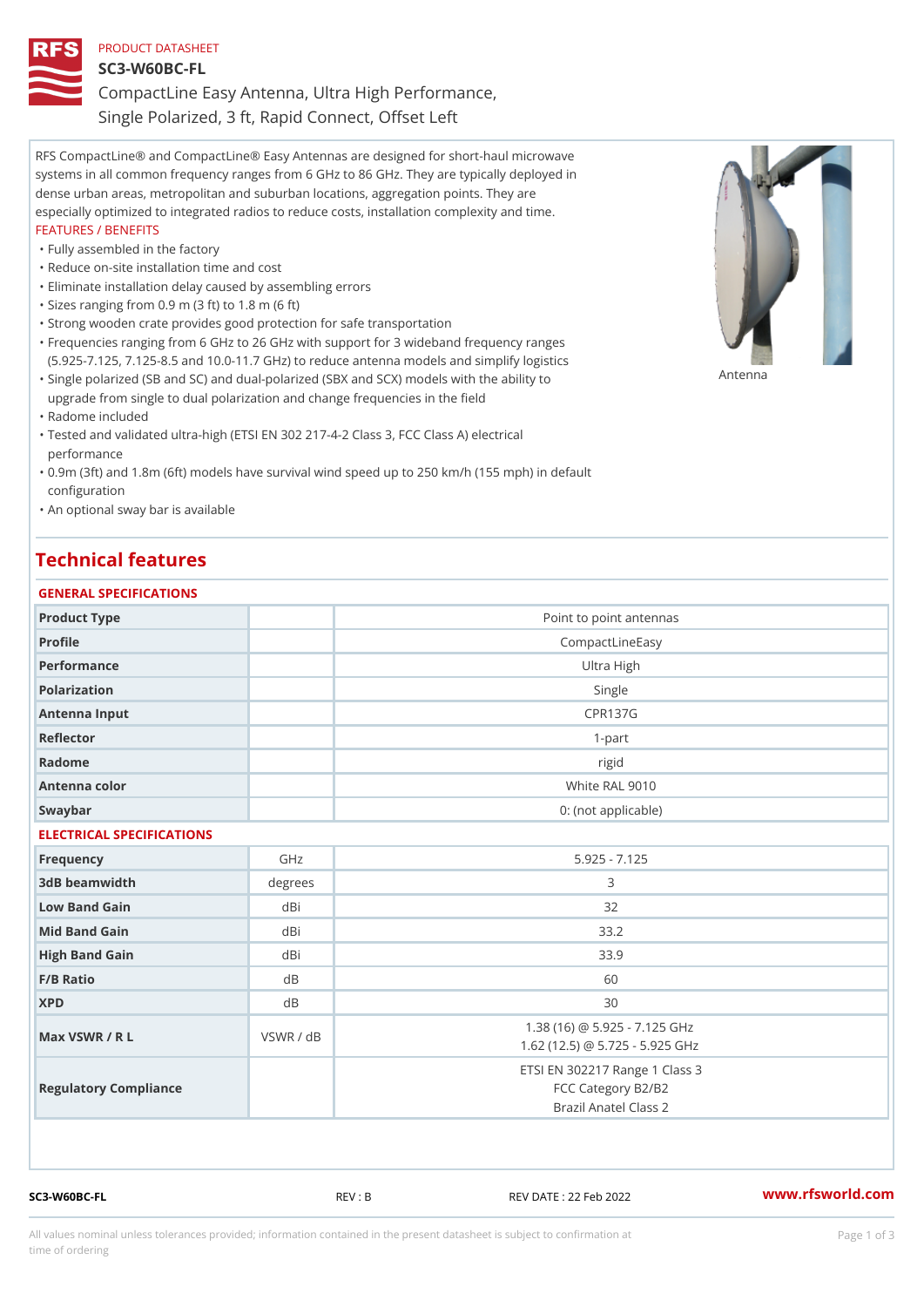# PRODUCT DATASHEET SC3-W60BC-FL CompactLine Easy Antenna, Ultra High Performance, Single Polarized, 3 ft, Rapid Connect, Offset Left

| Diameter<br>ft $(m)$<br>3(0.9)<br>Elevation Adjustment<br>degrees<br>± 15<br>Azimuth Adjustment<br>degrees<br>± 15<br>Polarization Adjustment<br>degrees<br>± 5<br>Mounting Pipe Diameter<br>$mm$ (in)<br>89 (3.5)<br>minimum<br>Mounting Pipe Diameter<br>$mm$ (in)<br>114(4.5)<br>maximum<br>Approximate Weight<br>kg (lb)<br>21(46)<br>Survival Windspeed<br>$km/h$ (mph)<br>252 (155)<br>Operational Windspeed<br>$km/h$ (mph)<br>180 (112)<br><b>STRUCTURE</b><br>Radome Material<br>rigid<br>FURTHER ACCESSORIES<br>optional Swaybar<br>1: SMA-SK-3 (1.35 m x Ø33 mm)<br>Further Accessories<br>SMA-SKO-UNIVERSAL : Universal sway bar fixation I<br>MOUNTOUTLINE<br>m m<br>$Dimen sion_A$<br>999 (39.33)<br>(in)<br>m m<br>$Dimension_B$<br>470 (18.5)<br>(in)<br>m m<br>$Dimension_C$<br>56(2.2)<br>(in)<br>$Dim_D - D -$<br>m m<br>379.5(14.9)<br>89mm (3.5_in) Pi(pine)<br>$Dim_D - D -$<br>m <sub>m</sub><br>392 (15.5)<br>$114$ m m $(4.5$ ir $)$ $\sqrt{$ ii $\sqrt{p}}$ $\ge$<br>m m<br>$Dimension$ _ $E$<br>182(7)<br>(in)<br>WINDLOAD<br>Fs Side force<br>$max.$ @<br>survival $w \nmid N$ ( $ b$ )<br>1451 (326)<br>speed<br>Fa Axial force<br>$max.$ @<br>2930 (659)<br>survival wind (1b)<br>speed<br>M Torque<br>$maximum$ @<br>N <sub>m</sub><br>survival wind<br>1213 (895)<br>l b<br>$\dagger$ t)<br>speed Nm (ft<br>$1b$ )<br>External Document Links<br>Antenna Instruction |  |  |  |
|------------------------------------------------------------------------------------------------------------------------------------------------------------------------------------------------------------------------------------------------------------------------------------------------------------------------------------------------------------------------------------------------------------------------------------------------------------------------------------------------------------------------------------------------------------------------------------------------------------------------------------------------------------------------------------------------------------------------------------------------------------------------------------------------------------------------------------------------------------------------------------------------------------------------------------------------------------------------------------------------------------------------------------------------------------------------------------------------------------------------------------------------------------------------------------------------------------------------------------------------------------------------------------------------------------------------------------------------------------------------------------------------------|--|--|--|
|                                                                                                                                                                                                                                                                                                                                                                                                                                                                                                                                                                                                                                                                                                                                                                                                                                                                                                                                                                                                                                                                                                                                                                                                                                                                                                                                                                                                      |  |  |  |
|                                                                                                                                                                                                                                                                                                                                                                                                                                                                                                                                                                                                                                                                                                                                                                                                                                                                                                                                                                                                                                                                                                                                                                                                                                                                                                                                                                                                      |  |  |  |
|                                                                                                                                                                                                                                                                                                                                                                                                                                                                                                                                                                                                                                                                                                                                                                                                                                                                                                                                                                                                                                                                                                                                                                                                                                                                                                                                                                                                      |  |  |  |
|                                                                                                                                                                                                                                                                                                                                                                                                                                                                                                                                                                                                                                                                                                                                                                                                                                                                                                                                                                                                                                                                                                                                                                                                                                                                                                                                                                                                      |  |  |  |
|                                                                                                                                                                                                                                                                                                                                                                                                                                                                                                                                                                                                                                                                                                                                                                                                                                                                                                                                                                                                                                                                                                                                                                                                                                                                                                                                                                                                      |  |  |  |
|                                                                                                                                                                                                                                                                                                                                                                                                                                                                                                                                                                                                                                                                                                                                                                                                                                                                                                                                                                                                                                                                                                                                                                                                                                                                                                                                                                                                      |  |  |  |
|                                                                                                                                                                                                                                                                                                                                                                                                                                                                                                                                                                                                                                                                                                                                                                                                                                                                                                                                                                                                                                                                                                                                                                                                                                                                                                                                                                                                      |  |  |  |
|                                                                                                                                                                                                                                                                                                                                                                                                                                                                                                                                                                                                                                                                                                                                                                                                                                                                                                                                                                                                                                                                                                                                                                                                                                                                                                                                                                                                      |  |  |  |
|                                                                                                                                                                                                                                                                                                                                                                                                                                                                                                                                                                                                                                                                                                                                                                                                                                                                                                                                                                                                                                                                                                                                                                                                                                                                                                                                                                                                      |  |  |  |
|                                                                                                                                                                                                                                                                                                                                                                                                                                                                                                                                                                                                                                                                                                                                                                                                                                                                                                                                                                                                                                                                                                                                                                                                                                                                                                                                                                                                      |  |  |  |
|                                                                                                                                                                                                                                                                                                                                                                                                                                                                                                                                                                                                                                                                                                                                                                                                                                                                                                                                                                                                                                                                                                                                                                                                                                                                                                                                                                                                      |  |  |  |
|                                                                                                                                                                                                                                                                                                                                                                                                                                                                                                                                                                                                                                                                                                                                                                                                                                                                                                                                                                                                                                                                                                                                                                                                                                                                                                                                                                                                      |  |  |  |
|                                                                                                                                                                                                                                                                                                                                                                                                                                                                                                                                                                                                                                                                                                                                                                                                                                                                                                                                                                                                                                                                                                                                                                                                                                                                                                                                                                                                      |  |  |  |
|                                                                                                                                                                                                                                                                                                                                                                                                                                                                                                                                                                                                                                                                                                                                                                                                                                                                                                                                                                                                                                                                                                                                                                                                                                                                                                                                                                                                      |  |  |  |
|                                                                                                                                                                                                                                                                                                                                                                                                                                                                                                                                                                                                                                                                                                                                                                                                                                                                                                                                                                                                                                                                                                                                                                                                                                                                                                                                                                                                      |  |  |  |
|                                                                                                                                                                                                                                                                                                                                                                                                                                                                                                                                                                                                                                                                                                                                                                                                                                                                                                                                                                                                                                                                                                                                                                                                                                                                                                                                                                                                      |  |  |  |
|                                                                                                                                                                                                                                                                                                                                                                                                                                                                                                                                                                                                                                                                                                                                                                                                                                                                                                                                                                                                                                                                                                                                                                                                                                                                                                                                                                                                      |  |  |  |
|                                                                                                                                                                                                                                                                                                                                                                                                                                                                                                                                                                                                                                                                                                                                                                                                                                                                                                                                                                                                                                                                                                                                                                                                                                                                                                                                                                                                      |  |  |  |
|                                                                                                                                                                                                                                                                                                                                                                                                                                                                                                                                                                                                                                                                                                                                                                                                                                                                                                                                                                                                                                                                                                                                                                                                                                                                                                                                                                                                      |  |  |  |
|                                                                                                                                                                                                                                                                                                                                                                                                                                                                                                                                                                                                                                                                                                                                                                                                                                                                                                                                                                                                                                                                                                                                                                                                                                                                                                                                                                                                      |  |  |  |
|                                                                                                                                                                                                                                                                                                                                                                                                                                                                                                                                                                                                                                                                                                                                                                                                                                                                                                                                                                                                                                                                                                                                                                                                                                                                                                                                                                                                      |  |  |  |
|                                                                                                                                                                                                                                                                                                                                                                                                                                                                                                                                                                                                                                                                                                                                                                                                                                                                                                                                                                                                                                                                                                                                                                                                                                                                                                                                                                                                      |  |  |  |
|                                                                                                                                                                                                                                                                                                                                                                                                                                                                                                                                                                                                                                                                                                                                                                                                                                                                                                                                                                                                                                                                                                                                                                                                                                                                                                                                                                                                      |  |  |  |
|                                                                                                                                                                                                                                                                                                                                                                                                                                                                                                                                                                                                                                                                                                                                                                                                                                                                                                                                                                                                                                                                                                                                                                                                                                                                                                                                                                                                      |  |  |  |
|                                                                                                                                                                                                                                                                                                                                                                                                                                                                                                                                                                                                                                                                                                                                                                                                                                                                                                                                                                                                                                                                                                                                                                                                                                                                                                                                                                                                      |  |  |  |

All values nominal unless tolerances provided; information contained in the present datasheet is subject to Pcapgelio an atio time of ordering